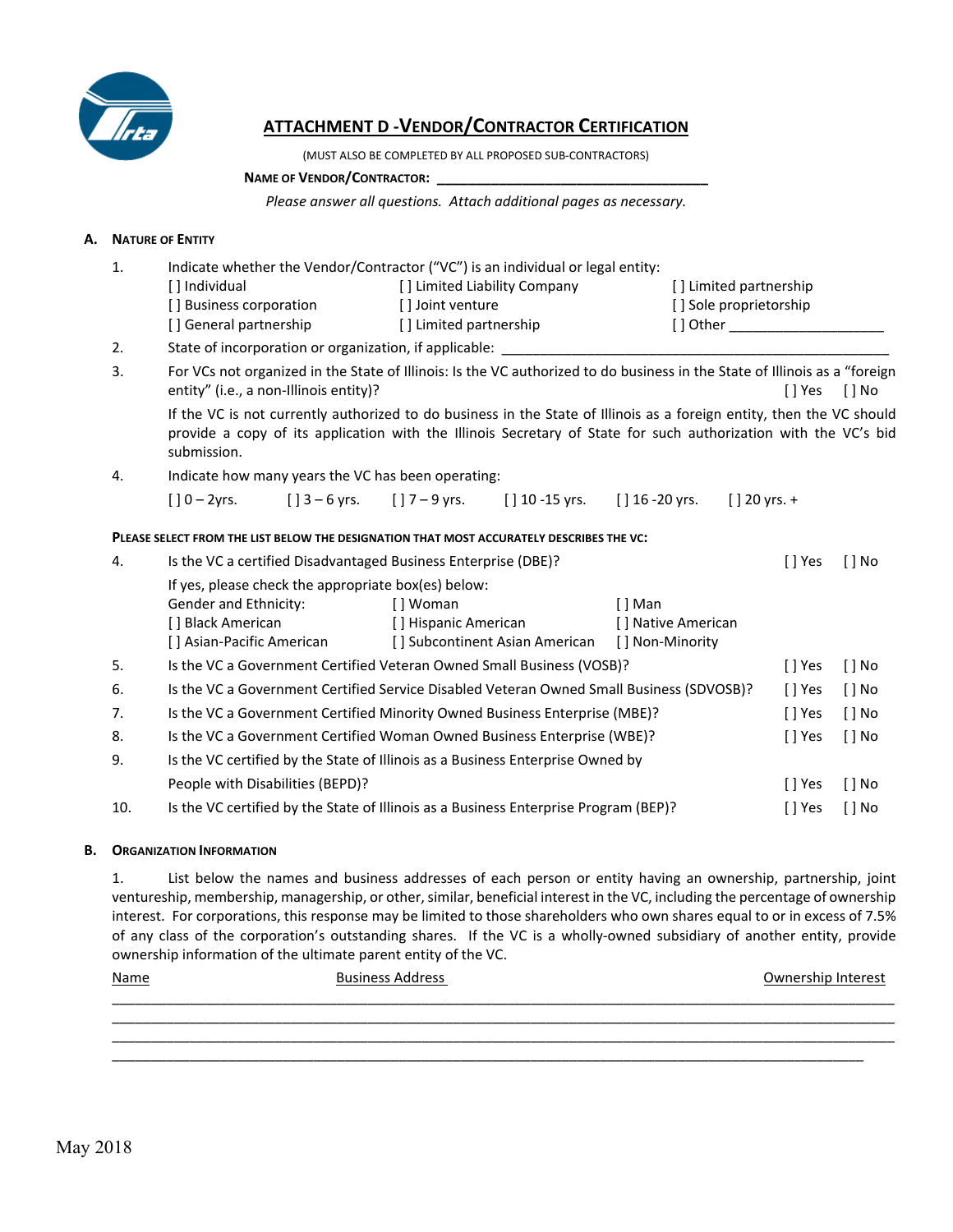2. List below the names and titles of all executive officers and board members of the VC, as applicable.

| 3. |                        | Indicate below which bracket most accurately reflects the VC's annual gross receipts: |                    |  |
|----|------------------------|---------------------------------------------------------------------------------------|--------------------|--|
|    | [] less than \$500,000 | $[ ]$ \$500,000 - \$1,000,000                                                         | $[ ] $1$-2million$ |  |
|    | $[ ]$ \$2-5 million    | [] more than \$5 million                                                              |                    |  |

List each and every person that is retained or anticipated to be retained by the VC with respect to or in connection with the matter to which this Certification relates (i) who for compensation or on behalf of any person other than himself, undertakes to influence any legislative or administrative action, or (ii) for whom any part of whose duty as an employee of another includes undertaking to influence any legislative or administrative action. Also indicate whether the lobbyist is currently retained or anticipated to be retained and whether fees are actual or anticipated. If there are none, write "none."

| <u>Name</u> | <b>Rucinocu</b><br>ור | Fees |
|-------------|-----------------------|------|
|             |                       |      |
|             |                       |      |

\_\_\_\_\_\_\_\_\_\_\_\_\_\_\_\_\_\_\_\_\_\_\_\_\_\_\_\_\_\_\_\_\_\_\_\_\_\_\_\_\_\_\_\_\_\_\_\_\_\_\_\_\_\_\_\_\_\_\_\_\_\_\_\_\_\_\_\_\_\_\_\_\_\_\_\_\_\_\_\_\_\_\_\_\_\_\_\_\_\_\_\_\_\_\_\_\_\_\_\_\_ \_\_\_\_\_\_\_\_\_\_\_\_\_\_\_\_\_\_\_\_\_\_\_\_\_\_\_\_\_\_\_\_\_\_\_\_\_\_\_\_\_\_\_\_\_\_\_\_\_\_\_\_\_\_\_\_\_\_\_\_\_\_\_\_\_\_\_\_\_\_\_\_\_\_\_\_\_\_\_\_\_\_\_\_\_\_\_\_\_\_\_\_\_\_\_\_\_\_\_

### **D. CERTIFICATION**

Under penalty of perjury, the person signing below: (1) warrants that he/she is authorized to execute this Certification on behalf of the VC, (2) warrants that all certifications and statements contained in this Certification are true, accurate and complete as of the date furnished to the RTA, and understands that the provisions of 31 U.S.C. Section 3801 *et seq*. and other related Federal, state or local laws regarding false claims and statements may be applicable thereto.

| Rv |  |
|----|--|
|    |  |

(Signature) (Typed/Printed Name)

 $\_$  ,  $\_$  ,  $\_$  ,  $\_$  ,  $\_$  ,  $\_$  ,  $\_$  ,  $\_$  ,  $\_$  ,  $\_$  ,  $\_$  ,  $\_$  ,  $\_$  ,  $\_$  ,  $\_$  ,  $\_$  ,  $\_$  ,  $\_$  ,  $\_$  ,  $\_$  ,  $\_$  ,  $\_$  ,  $\_$  ,  $\_$  ,  $\_$  ,  $\_$  ,  $\_$  ,  $\_$  ,  $\_$  ,  $\_$  ,  $\_$  ,  $\_$  ,  $\_$  ,  $\_$  ,  $\_$  ,  $\_$  ,  $\_$  , (Title) (Date)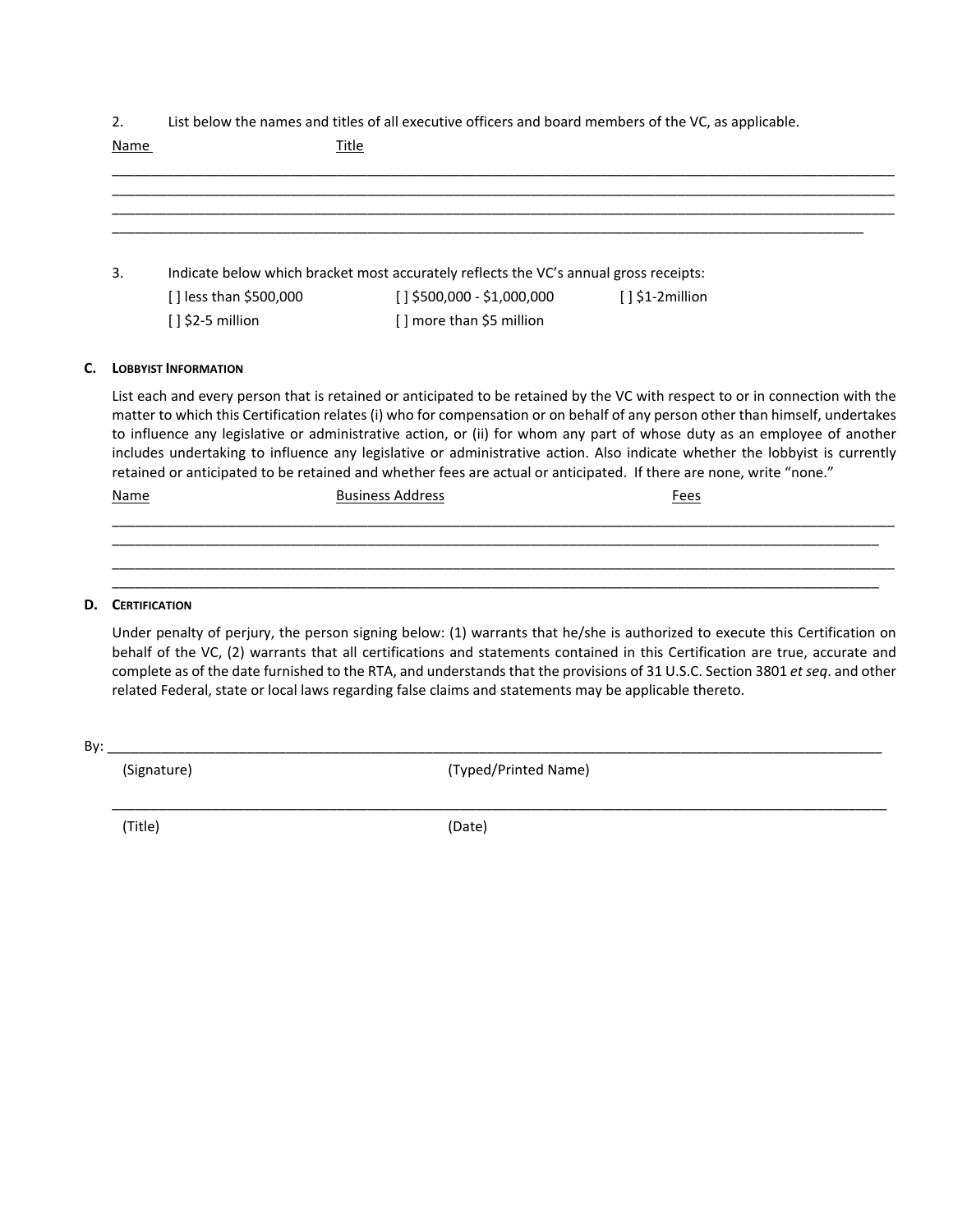

# **ATTACHMENT D ‐ RTA CERTIFICATIONS AND ASSURANCES**

# **A. CONFLICTS OF INTEREST**

The Vendor/Contractor ("VC") certifies, to the best of its knowledge and belief, that:

- 1. No member of the RTA's Board of Directors, RTA Board member's spouse or an immediate family member of the RTA Board member living in the RTA Board member's residence, or RTA employee has, or will have, a direct pecuniary interest in the contract to which this Certification relates.
- 2. No member of the RTA's Board of Directors, RTA Board Member's spouse or an immediate family member of the RTA Board member living in the RTA Board Member's residence, or RTA employee holds more than a 7.5% ownership interest in the VC.
- 3. If any member of the RTA's Board of Directors, RTA Board Member's spouse or an immediate family member of the RTA Board member living in the RTA Board Member's residence, or RTA employee holds an ownership interest in VC of 7.5% or less, that ownership interest shall be disclosed in writing and attached to this Certification.
- 4. The VC does not have any organizational conflicts of interest that would prevent the VC from completing the contract work. An organizational conflict of interest occurs when any of the following circumstances arise:
	- a) Lack of impartiality: when the VC is unable, or potentially unable, to render impartial assistance or advice to RTA due to other activities, relationships, contracts, or other circumstances;
	- b) Impaired objectivity: when the VC's objectivity in performing the contract work is or might be otherwise be impaired due to other activities, relationships, contracts, or other circumstances; or
	- c) Unfair competitive advantage: the VC has an unfair competitive advantage.

### **B. DEBARMENT, SUSPENSION, AND OTHER RESPONSIBILITY MATTERS**

The VC certifies, to the best of its knowledge and belief, that it and its principals, officers and directors, and any other individuals identified in SECTION B of the separate "VENDOR/CONTRACTOR CERTIFICATION":

- 1. Are not presently debarred, suspended, proposed for debarment, declared ineligible, or voluntarily excluded from covered transactions by any Federal, state or local department or agency.
- 2. Have not within a three-year period preceding the date of this Certification been convicted of or had a civil judgment rendered against them for commission of fraud or a criminal offense in connection with obtaining, attempting to obtain, or performing a public (Federal, state or local) transaction or contract under a public transaction, or convicted of or had a civil judgment against them for a violation of Federal or state antitrust statutes or commission of embezzlement, theft, forgery, bribery, falsification or destruction of records, making false statements, or receiving stolen property.
- 3. Are not presently indicted for or otherwise criminally or civilly charged by a governmental entity (Federal, State or local) with commission of any of the offenses enumerated in paragraph (2) of this Certification.
- 4. Have not within a three‐year period preceding the date below had one or more public transactions (Federal, State or local) terminated for cause or for default by VC.
- 5. Are in compliance with subpart C of 49 C.F.R. § 29.
- 6. Are not presently barred from bidding on this contract as a result of a violation of either 720 ILCS § 5/33E‐3 (Bid Rigging) or 720 ILCS § 5/33E‐4 (Bid Rotating). (If an exception exists as set forth in the Statute, please provide a complete written explanation and supporting documents.)

The VC acknowledges that, pursuant to 720 ILCS § 5/33E-11, making any false statement material to Section B(6) of this Certification constitutes a Class 3 felony under the laws of the State of Illinois. If the VC is unable to certify to the truth of the statements in this Certification, the VC shall attach an explanation to this Certification. **The VC further agrees and warrants that VC will not enter into any third‐party contract or subcontract for work on the project to which this Certification relates unless and until such subcontractor provides a written certification to VC in the form set forth herein, and also agrees to require such certification in all sub‐contracts.**